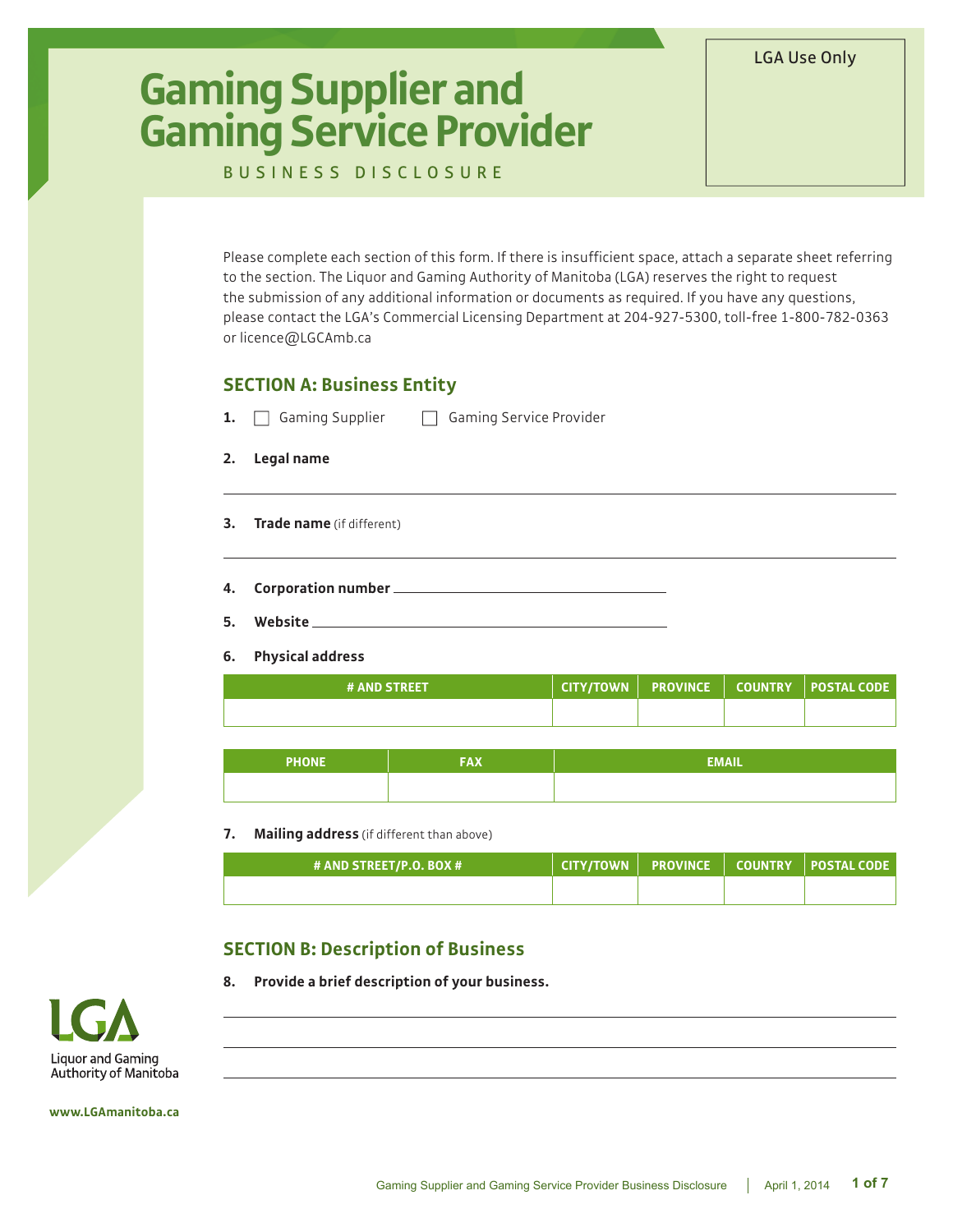| 9. Proposed recipient of goods/and or services. Check all that apply: |              |                              |
|-----------------------------------------------------------------------|--------------|------------------------------|
| Manitoba Liquor & Lotteries                                           |              | South Beach Casino           |
| Aseneskak Casino                                                      | $\mathbf{L}$ | <b>Gaming Event Licensee</b> |
| Sand Hills Casino                                                     |              |                              |
| 10. Describe the goods/services being provided.                       |              |                              |

## **SECTION C: Contact Person**

#### **11. Contact Details**

| <b>LAST NAME</b>      |                     | <b>FIRST NAME</b> |                 | <b>POSITION</b> |                |                    |  |
|-----------------------|---------------------|-------------------|-----------------|-----------------|----------------|--------------------|--|
|                       |                     |                   |                 |                 |                |                    |  |
|                       |                     |                   |                 |                 |                |                    |  |
| # AND STREET          |                     | <b>CITY/TOWN</b>  | <b>PROVINCE</b> |                 | <b>COUNTRY</b> | <b>POSTAL CODE</b> |  |
|                       |                     |                   |                 |                 |                |                    |  |
|                       |                     |                   |                 |                 |                |                    |  |
| <b>BUSINESS PHONE</b> | <b>MOBILE PHONE</b> | <b>FAX</b>        |                 | <b>EMAIL</b>    |                |                    |  |
|                       |                     |                   |                 |                 |                |                    |  |

## **SECTION D: Business Structure**

 $\Box$  Privately Held Corporation **Limited Partnership**  $\Box$  Sole Proprietorship

Publicly Traded Corporation

| Partnership |  |
|-------------|--|
|-------------|--|

#### **Your application must include a copy of business documentation for the applicant business entity.**

This can include Articles of Incorporation, charter, by-laws, corporate annual return, partnership agreement, shareholders' agreement or registration of business name.

## **SECTION E: Previous Names and Addresses**

#### **13. List all trade names and addresses under which the applicant has conducted business for the past five years:**

 $\Box$  Other  $\Box$ 

| $\overline{\phantom{0}}$ |  |  |
|--------------------------|--|--|
| h                        |  |  |
|                          |  |  |

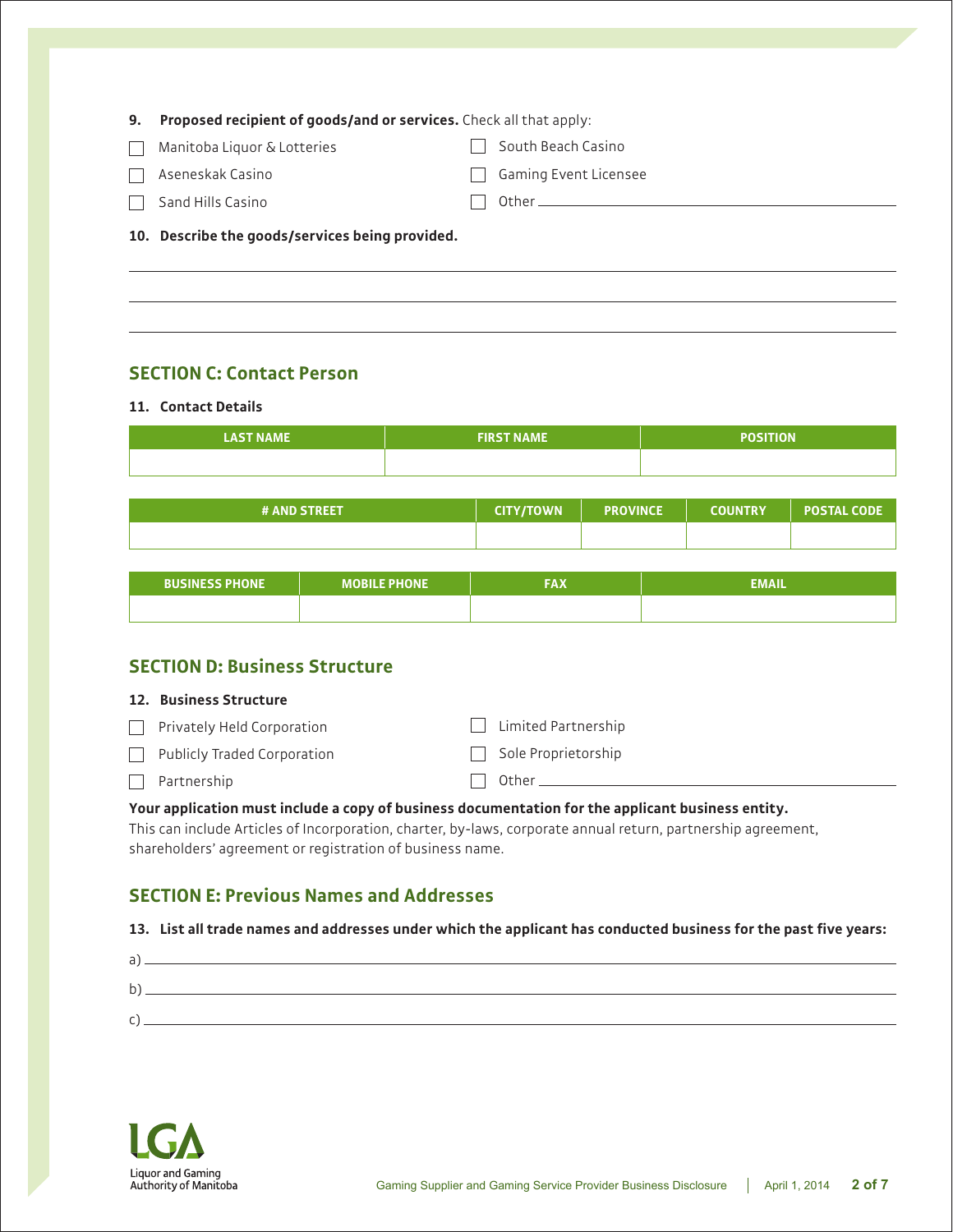# **SECTION F: Criminal Proceedings**

#### **14. Has the applicant ever been charged with any criminal offence in any jurisdiction? YES NO**

If yes, provide details.

| <b>DATE</b> | <b>CHARGE</b> | <b>DISPOSITION</b><br>(e.g. conviction, stay of proceedings, withdrawn) |
|-------------|---------------|-------------------------------------------------------------------------|
|             |               |                                                                         |
|             |               |                                                                         |
|             |               |                                                                         |

| 15. Does the applicant have any charges pending in any jurisdiction? The YES The NO |  |  |  |
|-------------------------------------------------------------------------------------|--|--|--|
|                                                                                     |  |  |  |

If yes, provide details.

| <b>DATE</b> | <b>CHARGE</b> |
|-------------|---------------|
|             |               |
|             |               |
|             |               |

**16. Provide the name and address of any court where proceedings were/will be held and the name and address of the investigative agency.**

| $C$ $O$ $I$ |  |  |  |
|-------------|--|--|--|
|             |  |  |  |
| ноаг<br>.   |  |  |  |

# **SECTION G: Civil Proceedings**

**17. Has the applicant had any claims made against it based in whole or in part on fraud, deceit, misrepresentation, breach of trust or similar conduct in any jurisdiction in the past five years? YES NO**

If yes, provide the following details.

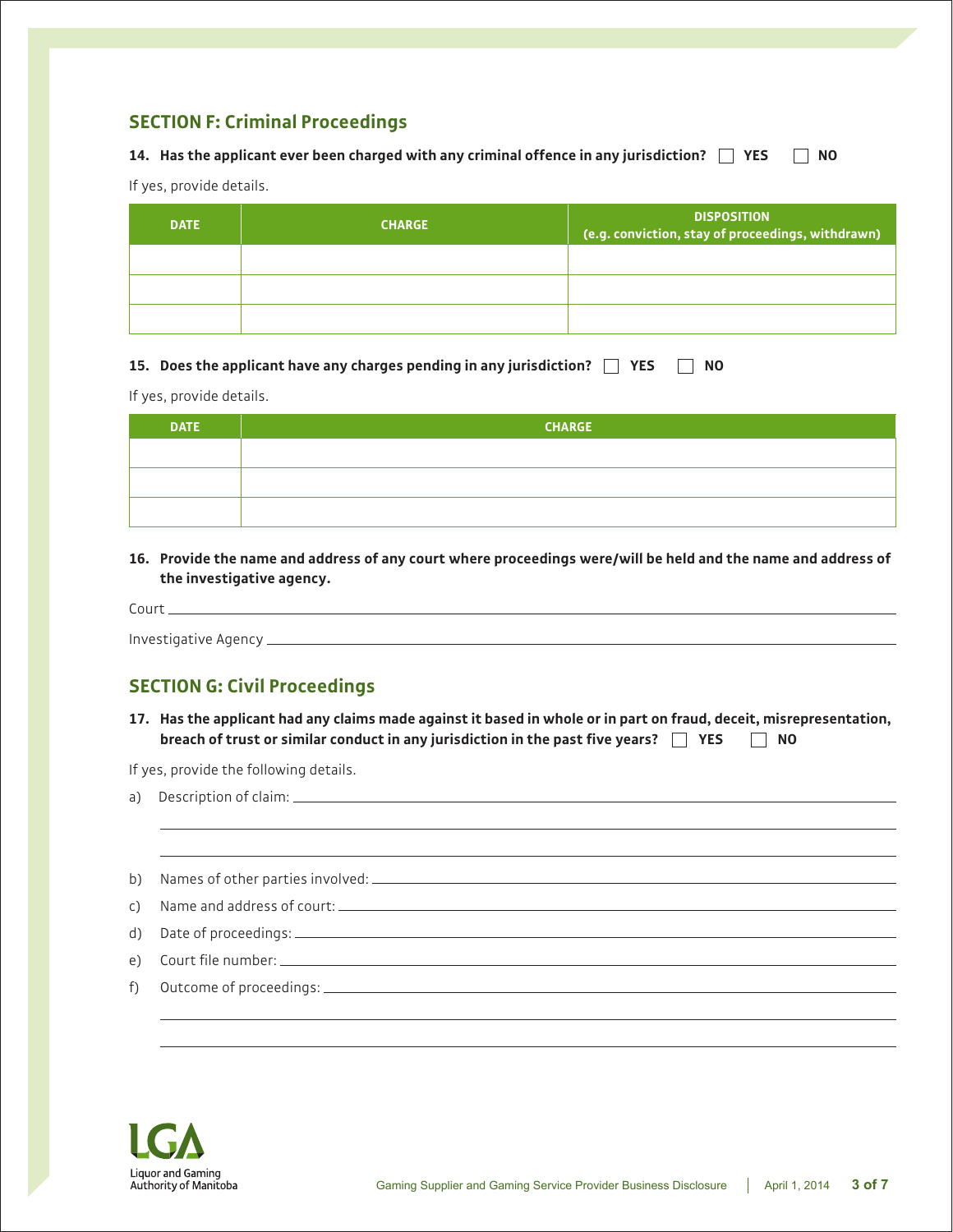## **SECTION H: Financial Information**

- **18. Please ensure that the following financial information is included with this application. Incomplete submissions will result in longer processing times.**
- $\Box$  Audited financial statements for the past three years.
- $\Box$  All annual and/or consolidated annual reports submitted to shareholders and partners and all annual filings with stock exchanges and security commissions for the past three years.
- $\Box$  List of all financial institutions in which the applicant has had business accounts in the last five years. Provide the name and address of the institution, type of account and account number.
- $\Box$  List of all companies, business organizations, entities or individuals which hold 10% or more shares in the applicant entity, along with any companies to which the applicant owes long-term debt.
- $\Box$  List of any persons or businesses that have been loaned monies, equipment or assets by the applicant. Provide the entity name and address, date of loan, amount of asset loaned, reason for loan and the loan status.
- $\Box$  Organizational chart depicting the relationship between all parent, controlling, subsidiary and affiliated companies.

## **SECTION I: Bankruptcy and Insolvency Proceedings**

**19. Has the applicant been declared bankrupt, filed a petition, or had a petition filed against it for any type of bankruptcy or insolvency under any law in any jurisdiction in the last five years? YES NO**

If yes, provide the following details.

| b) Date petition filed: $\frac{1}{2}$ Date petition filed: $\frac{1}{2}$ Denote the Denote Denote Denote Denote Denote Denote Denote Denote Denote Denote Denote Denote Denote Denote Denote Denote Denote Denote Denote Denote Denot |
|---------------------------------------------------------------------------------------------------------------------------------------------------------------------------------------------------------------------------------------|
|                                                                                                                                                                                                                                       |
| d) Name and address of receiver and/or trustee: ____________                                                                                                                                                                          |

# **SECTION J: Licensing/Registration History**

**20. Has the applicant ever applied to any licensing agency in any jurisdiction for any permit, licence, registration or qualification in connection with gaming? YES NO**

If yes, provide the following information.

| <b>DATE OF APPLICATION</b> | NAME OF LICENSING AGENCY, ADDRESS OF<br>LICENSING AGENCY, TYPE OF LICENCE | <b>DISPOSITION</b><br>(e.g. approved, revoked, denied) |
|----------------------------|---------------------------------------------------------------------------|--------------------------------------------------------|
|                            |                                                                           |                                                        |
|                            |                                                                           |                                                        |
|                            |                                                                           |                                                        |
|                            |                                                                           |                                                        |

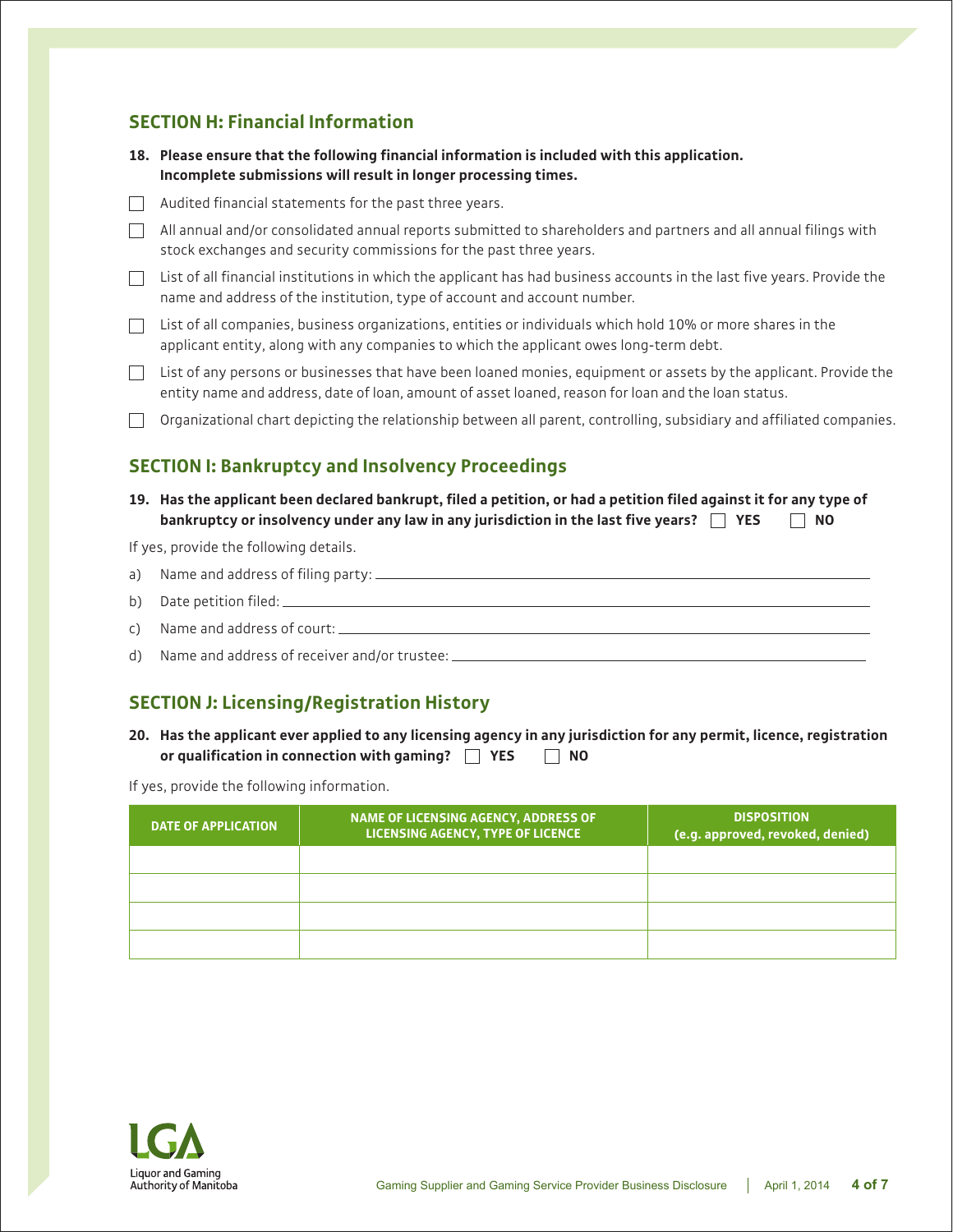#### **21. Has the applicant ever had a licence or registration in connection with gaming refused, suspended or revoked in any jurisdiction? YES NO**

If yes, provide the following information.

| <b>DATE OF APPLICATION</b> | NAME OF LICENSING AGENCY, ADDRESS OF<br>LICENSING AGENCY, TYPE OF LICENCE | <b>DISPOSITION/REASON FOR ACTION</b> |
|----------------------------|---------------------------------------------------------------------------|--------------------------------------|
|                            |                                                                           |                                      |
|                            |                                                                           |                                      |
|                            |                                                                           |                                      |
|                            |                                                                           |                                      |

#### **SECTION K: Principals**

**22. Provide the full legal name and position of any principals of the applicant.** The LGA reserves the right to request personal disclosures from any persons it deems necessary. The LGA considers principals to be:

- a) officers and directors of a corporation
- b) partners of a partnership
- c) individual and corporate general partners of a limited partnership
- d) any person responsible to direct the affairs of the organization
- e) any person who directly or indirectly holds 10% or more shares of the applicant business entity

| <b>POSITION</b> | % OWNERSHIP (if applicable) |
|-----------------|-----------------------------|
|                 |                             |
|                 |                             |
|                 |                             |
|                 |                             |
|                 |                             |
|                 |                             |

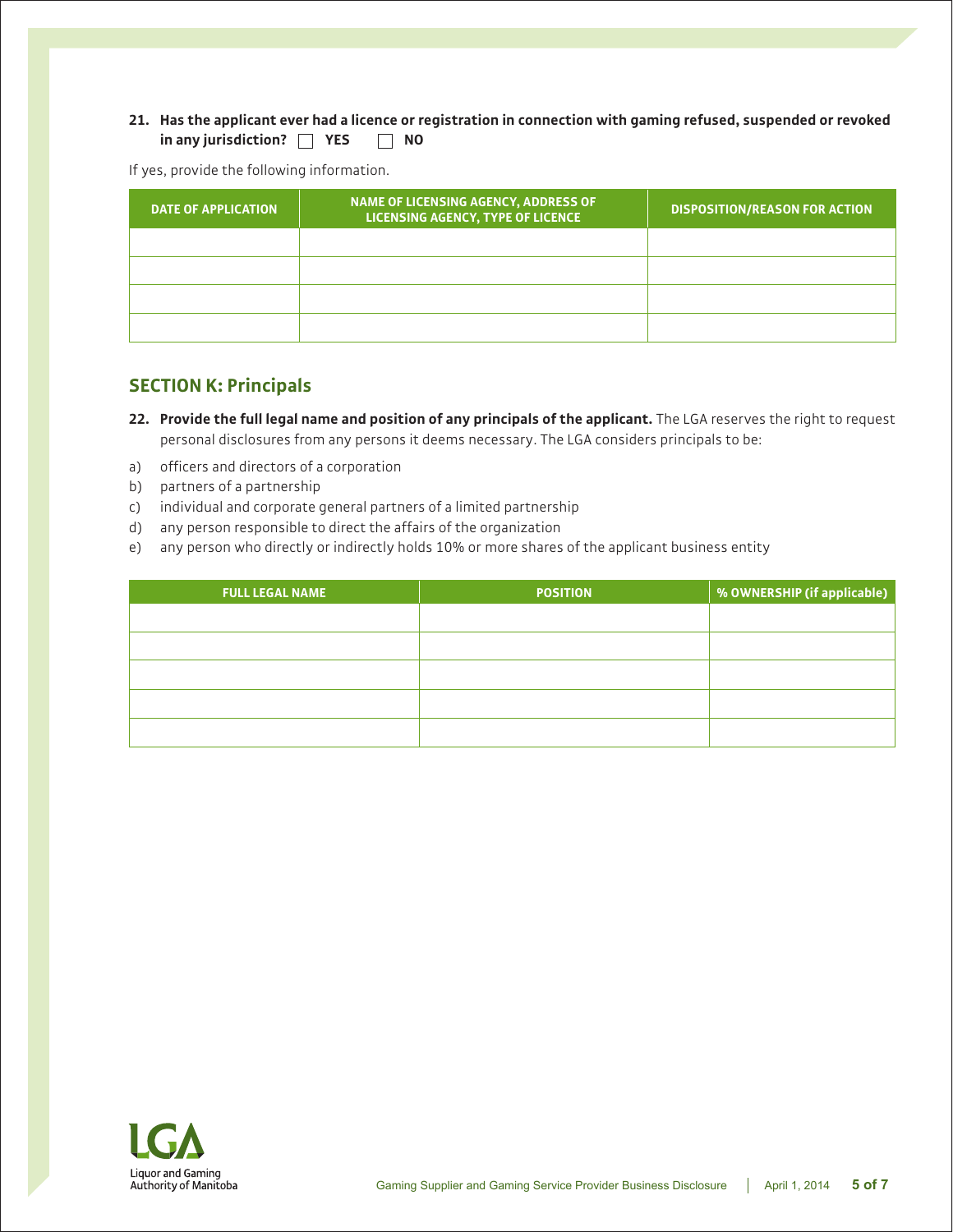## **Consent for Release of Information**

The LGA is required to conduct investigations for the purpose of licensing gaming service providers and gaming suppliers in Manitoba. In order to comply with the requirements set forth in *The Liquor and Gaming Control Act* to complete or verify the information provided in this application, representatives of the LGA may be required to collect and/or receive additional information from some or all of the following domestic and/or foreign sources:

- a) federal, provincial, municipal or state licensing bodies or police services
- b) other law enforcement agencies or sheriff's offices
- c) Office of the Superintendent of Bankruptcy
- d) credit bureaus
- e) financial institutions
- f) industry associations
- g) former or current employers
- h) government ministries or agencies

The information collected in this application may be used and disclosed as follows:

- a) to evaluate the applicant's financial, business and criminal history
- b) information on the applicant, individuals and enterprises identified in connection with the applicant may be shared with Manitoba government officials who are assisting the LGA in the evaluation of this application
- c) the LGA may provide such information to law enforcement agencies and gaming regulators, for gaming-related investigations or clearances

I hereby consent for my personal information to be collected from any of the individuals listed above. I further consent to the release of information which may be obtained through the licensing and investigation process to law enforcement agencies and to gaming and liquor regulators for the aforementioned purposes.

Signature **Position** Date **Position** Date **Position** Date **Position** 

Print Name

# **Investigation Authorization**

|               |                                                                                            | on this | dav of  |
|---------------|--------------------------------------------------------------------------------------------|---------|---------|
|               | (Please print name)                                                                        | (Date)  | (Month) |
| in the year _ | hereby authorize the LGA or its authorized representative to conduct an investigation into |         |         |

the applicant's background using whatever legal means it deems appropriate. Any person or agency requested to provide lawful information to the LGA is hereby authorized to provide such information in a lawful manner.

The LGA may provide the information disclosed in this licensing application or collected during the course of an investigation to law enforcement agencies or gaming regulators for gaming-related investigations or clearances.

Signature **Position** Date **Position** Date **Position** Date **Position** 

Print Name